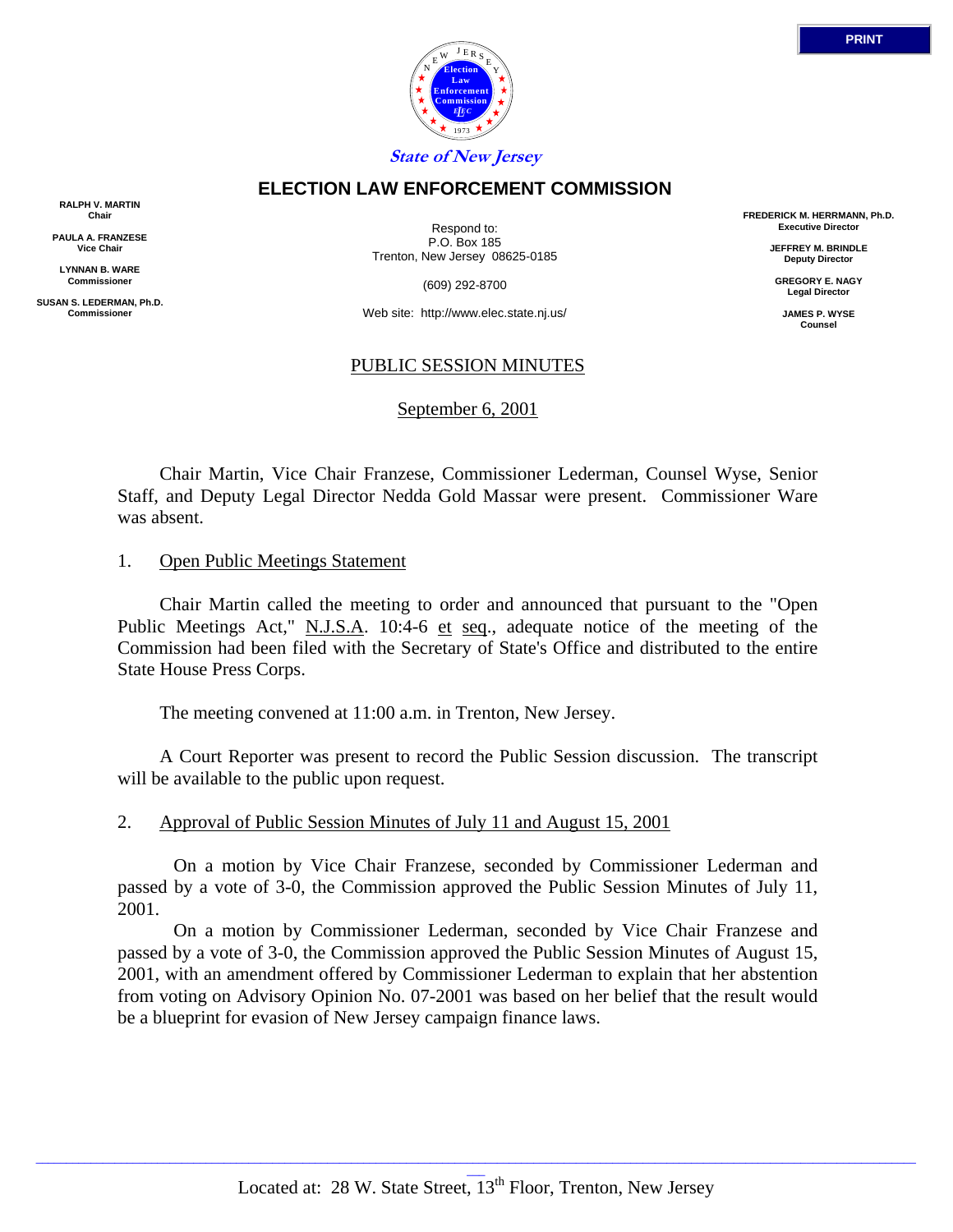### 3. Executive Director's Report

### A. COGEL Conference

 Executive Director Herrmann reported that the conference will be held from December  $2<sup>nd</sup>$  through December  $5<sup>th</sup>$ ,  $2001$  in Lexington, Kentucky. He noted that the speakers include:

- Helen Thomas Dean of the White House Press Corps,
- Barry Richard Counsel for President Bush during the Florida election situation, and
- Scott Harshberger Executive Director of National Common Cause.

Executive Director Herrmann mentioned that the program includes:

- Lobbying and campaign finance legislation updates,
- Numerous sessions about electronic filing and computerized disclosure, and  $\bullet$
- A soft money panel.

The Executive Director suggested that Commissioners let him know their plans no later than the next meeting.

#### B. Staff Activities

McDevitt, Assistant Compliance Officer and Michelle Levy, Assistant Legal Director. Executive Director Herrmann introduced two new staff members: Michelle

for the general election. He said that an invitational letter was sent to all legislative andidates in July. c Executive Director Herrmann informed the Commission that Director of Compliance and Information Evelyn Ford, Director of Systems Administration Carol Neiman, Assistant Compliance Officer, Titus Kamal, and Assistant Compliance Officer Nancy Fitzpatrick have been working very hard to launch the electronic filing program

software. He said that these efforts are a major step forward in ELEC's computerization project. According to the Executive Director, staff is hosting six introductory seminars (four in the daytime and two in the evening) to provide information and distribute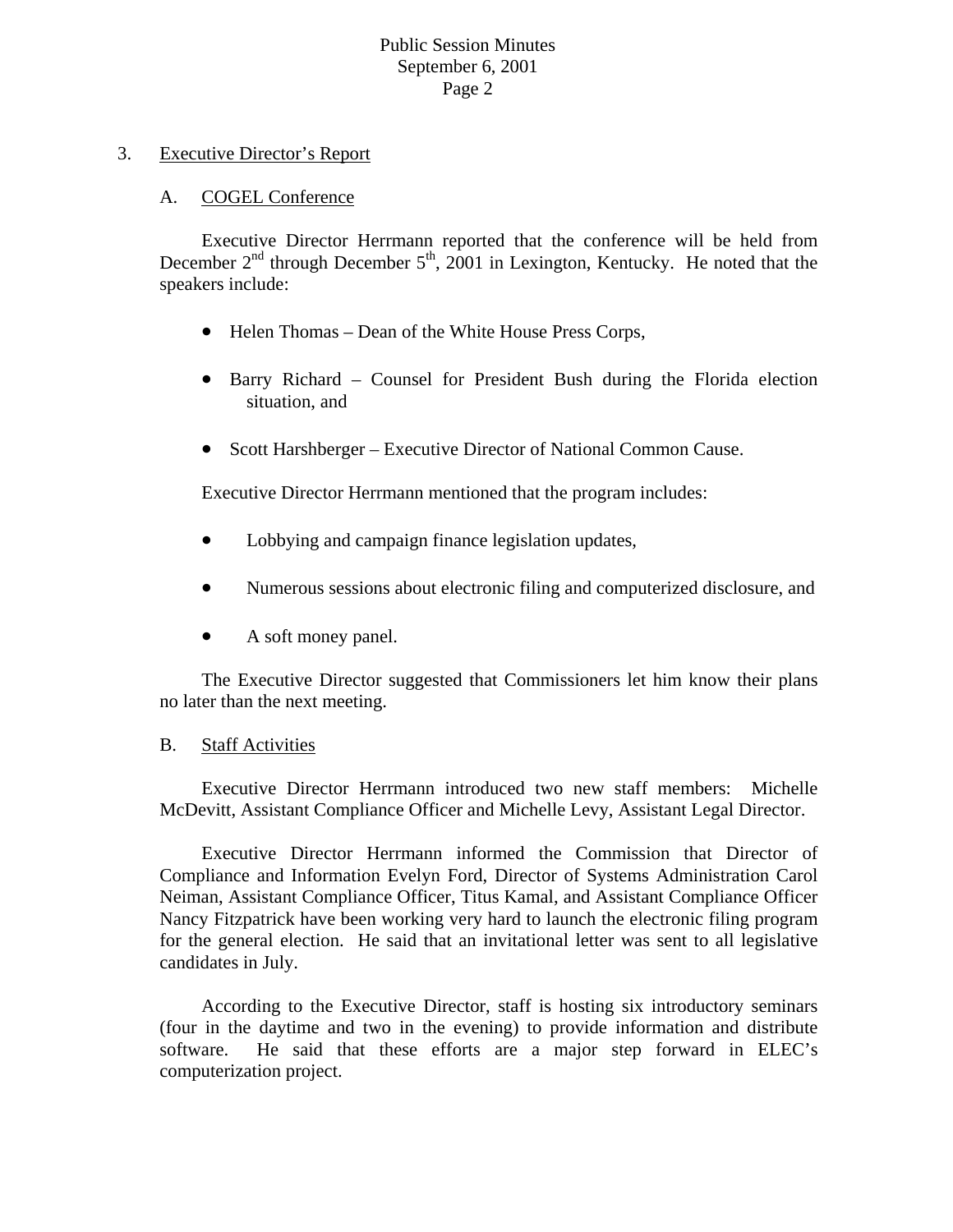Executive Director Herrmann advised the Commission that the NORCOL conference was held on August  $2<sup>nd</sup>$  in Mystic, Connecticut. He noted that Deputy Legal Director Nedda Massar, Director of Systems Administration Carol Neiman and he attended the conference. Executive Director Herrmann reported that the keynote speaker was a D.C. attorney Ki Hong, who gave an overview of the federal lobbying law. He said that he did an update of lobbying developments in New Jersey as part of the regional reporting segment of the program and that Director of Systems Administration Neiman made an outstanding presentation about lobbying information on ELEC's web site. Executive Director Herrmann mentioned to the Commission that he received the NORCOL 20<sup>th</sup> Anniversary Service Award "For His Outstanding Efforts and Contributions to NORCOL." He said that the entire meeting was televised by the Connecticut Television Network.

 Executive Director Herrmann advised the Commission that on August 4 and 5, 2001, Deputy Legal Director Massar and Director of Systems Administration Neiman participated in a National Electronic Filing Roundtable in Chicago. He said that it was a very valuable two-day users group nuts and bolts session. The Executive Director noted that both Directors said that ELEC's accomplishments in computerized disclosure were well received.

### C. New Campaign Financing Study

 Executive Director Herrmann informed the Commission that a recent report written by Jon Shure and Lawrence Lustberg makes a number of important suggestions for improving the State's campaign finance system. He said the recommendations include:

- Banning corporate contributions,
- Reducing the contribution limit for the "Big 6" committees and considering the abolition of leadership PAC's,
- Public funding of legislative races,
- Regulating issue advocacy spending, and
- Doubling ELEC's budget so that it can better administer campaign finance at the local level.

Executive Director Herrmann added that Deputy Director Brindle and he provided technical assistance to the project's authors.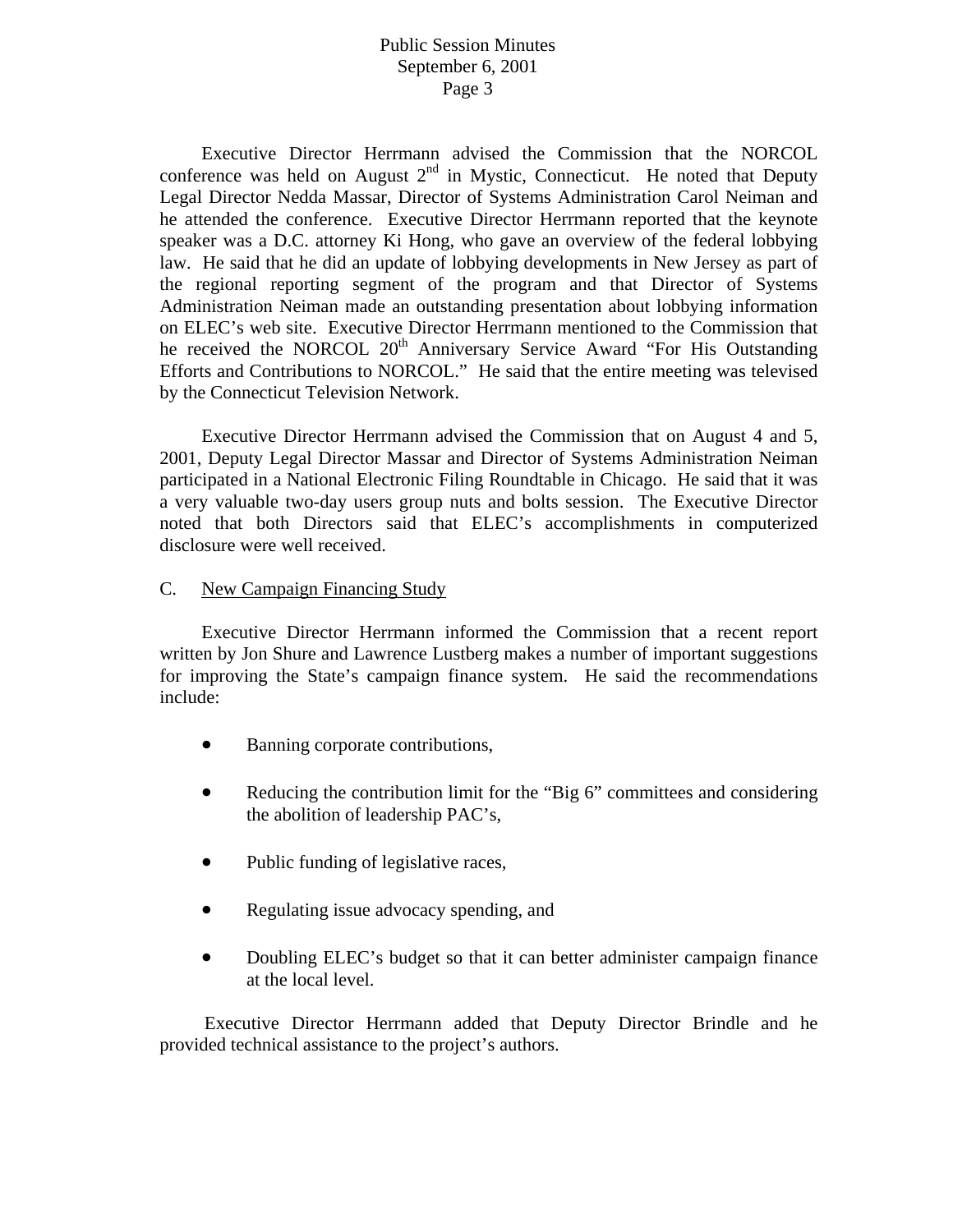### D. Fall Meeting Schedule

 October 18, 2001 at 10:00 a.m. in Trenton; November 15, 2001 at 11:00 a.m. in Trenton; and, December 19, 2001 at 11:00 a.m. in Trenton.

# 4. Application of Gubernatorial Candidate William Schluter to Extend the Deadline for Qualification to Participate in Gubernatorial Public Financing and Gubernatorial Candidate Debates

 Candidate Schluter testified concerning his request, filed on August 31, 2001, and circulated to the Commissioners, to extend the September 1, 2001 deadline to raise and spend the 2001 general election \$260,000 qualification threshold amount for receipt of public matching funds and participation in the gubernatorial candidates' debates.

Commissioner Lederman asked that staff further review the applicable law.

 Chair Martin directed that the discussion be continued to Friday, September 7, 2001, at 1:45 p.m. to conclude discussion of Candidate Schluter's application.

5. Advisory Opinion Request No. 08-2001

 Legal Director Nagy explained that the request was received on September 4, 2001, from Senator Richard J. Codey. Senator Codey asked if State funds are used to prepare and disseminate a newsletter to constituents within 90 days of the 2001 general election, would the expenses related to the newsletter be considered a reportable political communication pursuant to N.J.A.C. 19:25-10.10, and would the public funds be a reportable political expenditure pursuant to Section 10.10?

 Legal Director Nagy suggested that the Commission concur with Senator Codey that the newsletter described in his request would be a political communication pursuant to N.J.A.C. 19:25-10.10. However, because no specific newsletter text was provided in Senator Codey's request, the Commission cannot express an opinion concerning the applicability of Section 10.10 to the text of any actual or existing newsletter. Legal Director Nagy indicated that nothing in the Campaign Reporting Act provides the Commission with the authority to rule on the permissible use of State legislative district office funds and advised that such an inquiry is presumably subject to the Joint Rules of the Senate and General Assembly.

 On a motion by Commissioner Lederman, seconded by Vice Chair Franzese and passed by a vote of 3-0, the Commission approved the staff recommendation and directed staff to issue a response to Senator Codey's inquiry.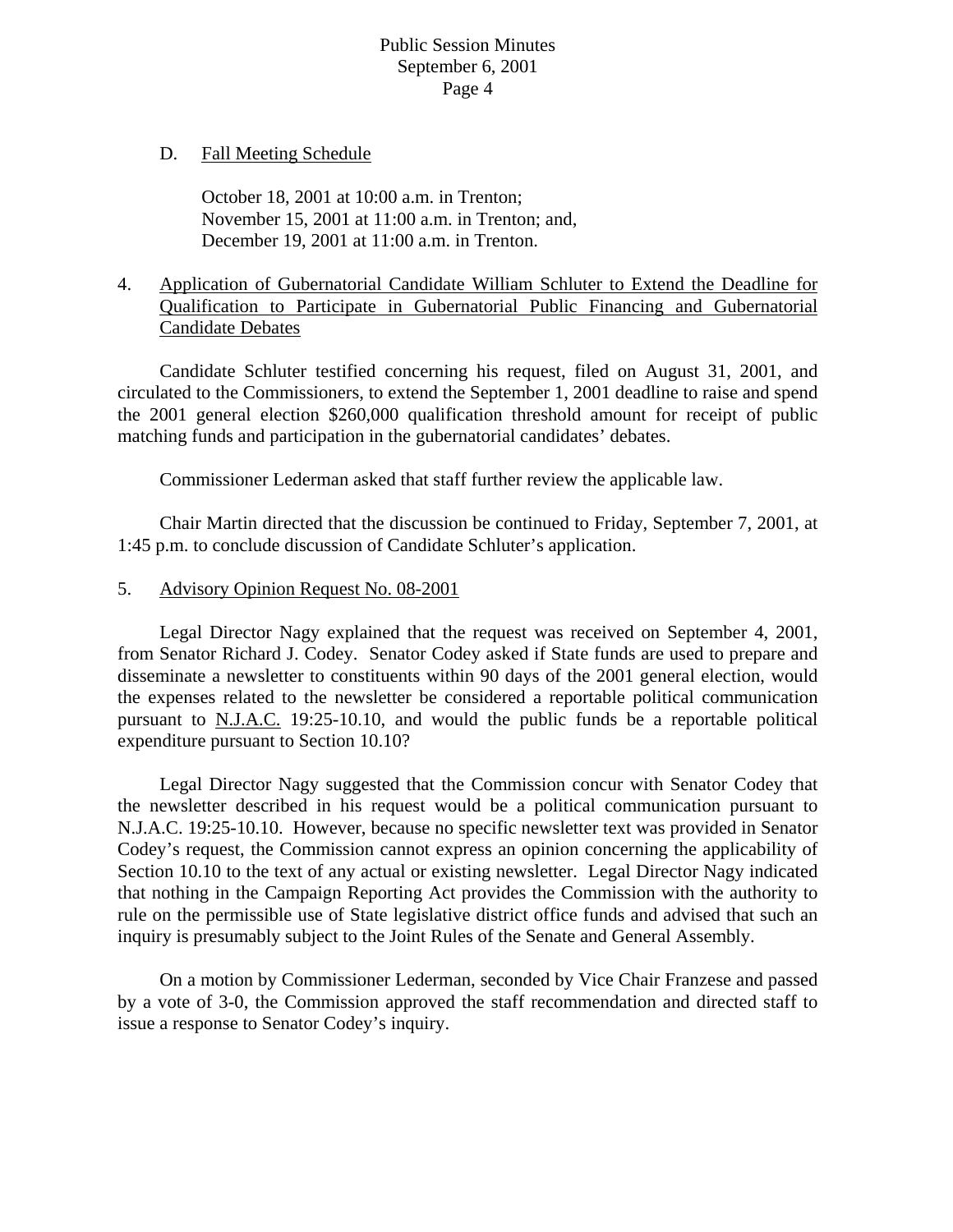#### 6. Report on 2001 Gubernatorial General Election Matching Fund Submission

 Deputy Legal Director Massar reported that 2001 general election gubernatorial candidate James McGreevey has filed an agreement to participate in the debates, documented that \$260,000 has been raised and spent, and filed a Candidate Certification of Non-Participation in Issue Advocacy Organizations (Form P-2A). Staff has reviewed Candidate McGreevey's first matching fund submission and determined that he is entitled to receive \$5,337,819.70 in public matching funds. Staff recommends that the Commission find that Candidate McGreevey is qualified to participate in the 2001 general election public financing program. Staff will review Candidate McGreevey's second matching fund submission and report to the Commission.

 Staff has determined that Candidate Bret Schundler's first matching fund submission contains at least \$260,000 of eligible contributions and that \$260,000 has been spent on the 2001 general election. Candidate Schundler has filed an agreement to participate in the debates, and filed an Issue Advocacy Organization Report of Contributions and Expenditures (Form P-2). Staff recommends that the Commission find that Candidate Schundler is qualified to participate in the 2001 general election public financing program. Staff will complete its review of Candidate Schundler's first and second matching fund submissions and report to the Commission.

 Director Massar indicated that staff will advise the two general election debate sponsors that Candidates McGreevey and Schundler have qualified to participate in the debates.

 On a motion by Commissioner Lederman, seconded by Vice Chair Franzese and passed by a vote of 3-0, the Commission approved the staff report on the 2001 general election gubernatorial public financing program.

#### 7. Public Comment

Cole Kleitsch thanked the Commission for hearing Candidate Schluter's request.

#### 8. Resolution to go into Executive Session

 On a motion by Vice Chair Franzese, seconded by Commissioner Lederman and passed by a vote of 3-0, the Commission resolved to go into Executive Session to discuss the following matters which will become public as follows:

- A. Final Decision Recommendations in violation proceedings which will not become public. However, the Final Decisions resulting from those recommendations will become public no later than 35 days after mailing.
- B. Investigative Reports of possible violations, which reports will not become public. However, any complaint generated as the result of an Investigative Report will become public no later than 50 days after mailing.
- 9. Return to Public Session